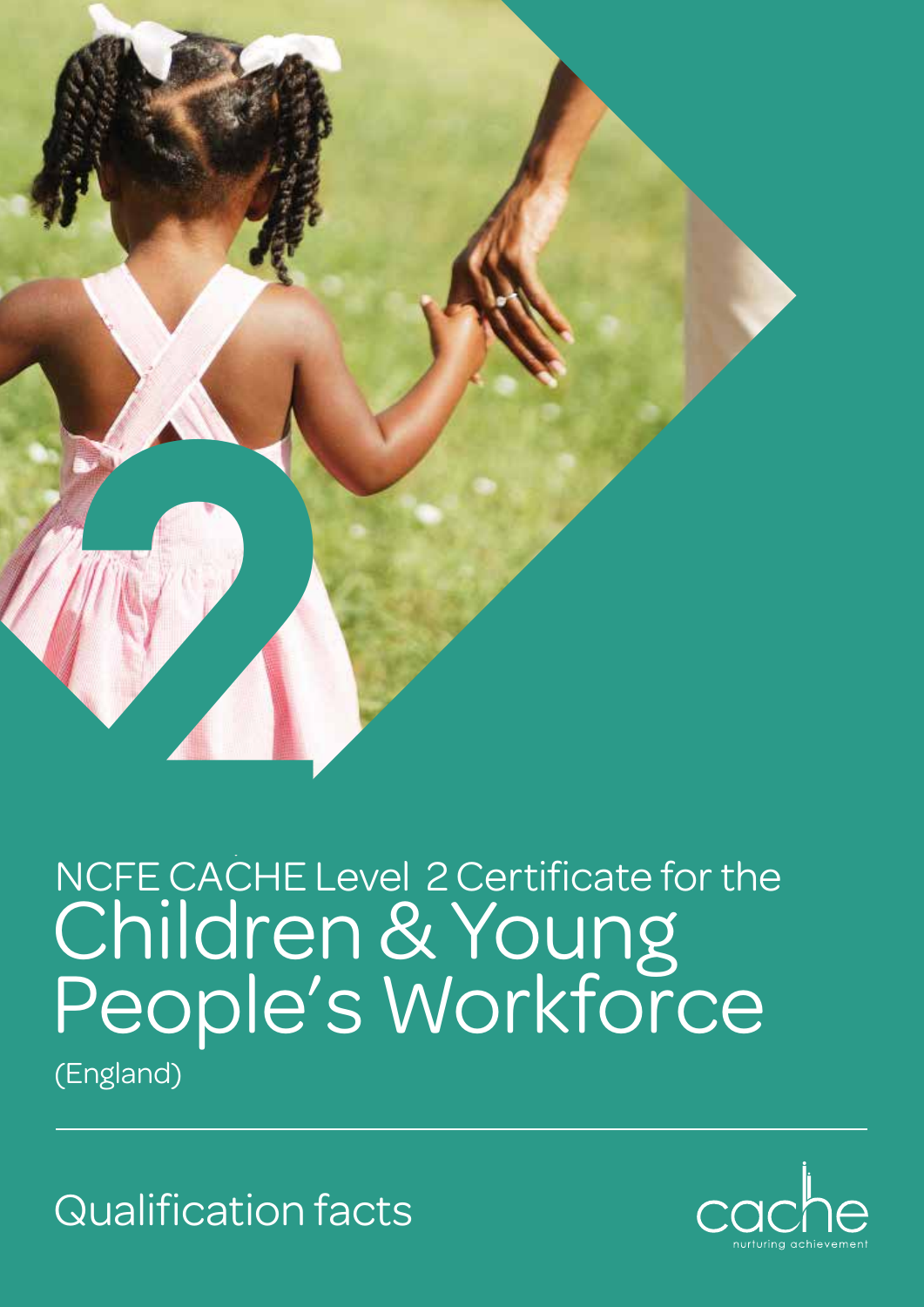#### QRN:601/3395/8

# About this qualification

This qualification has been developed for people wanting to work in the children and young people's workforce. It is ideal for learners who are just starting out in their career and do not feel ready to take a full Level 3 qualification.

The qualification will help learners build the knowledge and skills needed when working under supervision with children and young people from birth to 19 years of age. It covers a diverse range of job roles and occupational areas in children's settings, including early years and social care.

This qualification enables credits and learning to be transferred from this qualification to the Level 3 Diploma for the Children and Young People's Workforce (England) providing a direct progression route.

#### Entry requirements

Learners should be at least 16 years old. We do not set other entry requirements but colleges or training providers may have their own guidelines.

### Experience in the workplace

Learners will need to be working, volunteering or on practical placement as they will need to show competence in both knowledge and skills.

### Qualification structure

To complete the certificate learners must achieve a minimum of 35 credits.

29 credits will come from the 11 mandatory units the remaining 6 credits can be achieved from a choice of 16 optional units.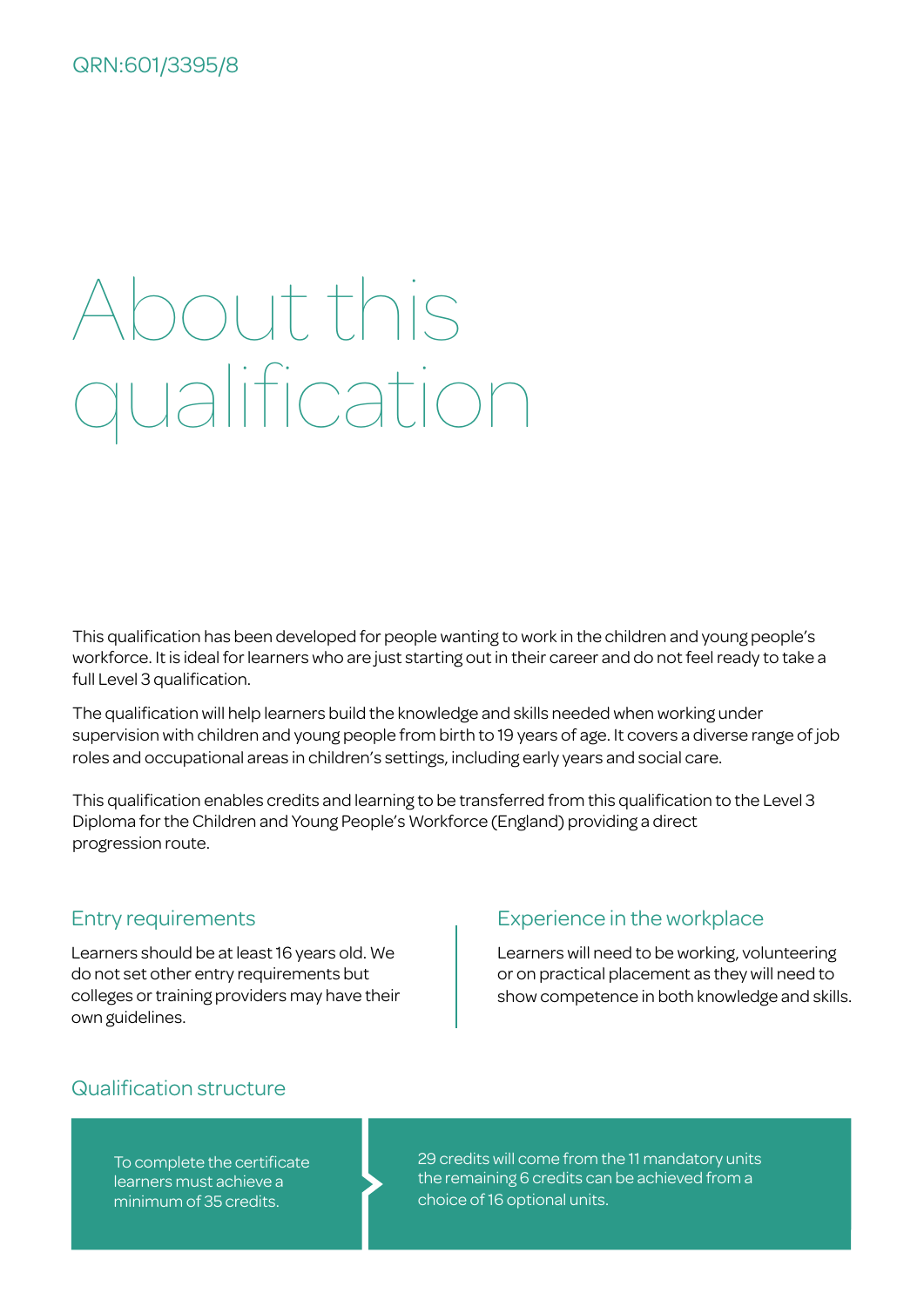| Unit ref no. | Title                                                                                                      | Unit type                   | Level          | Credit         |
|--------------|------------------------------------------------------------------------------------------------------------|-----------------------------|----------------|----------------|
| F/601/5465   | Introduction to communication in health, social care or<br>children's and young people's settings          | Knowledge/<br><b>Skills</b> | $\overline{c}$ | 3              |
| L/601/5470   | Introduction to personal development in health,<br>social care or children's and young people's settings   | Knowledge/<br><b>Skills</b> | 2              | 3              |
| R/601/5471   | Introduction to equality and inclusion in health,<br>social care or children's and young people's settings | Knowledge/<br><b>Skills</b> | $\overline{c}$ | $\overline{c}$ |
| H/601/3305   | Child and young person development                                                                         | Knowledge                   | 2              | $\overline{c}$ |
| H/601/3496   | Contribute to the support of positive environments for<br>children and young people                        | Knowledge/<br><b>Skills</b> | $\mathcal{P}$  | 3              |
| J/601/3491   | Contribute to children and young people's health<br>and safety                                             | Knowledge/<br><b>Skills</b> | 2              | 3              |
| K/601/3323   | Safeguarding the welfare of children and young people                                                      | Knowledge                   | $\mathcal{P}$  | 3              |
| M/601/3498   | Understand partnership working in services for<br>children and young people                                | Knowledge                   | 2              | 2              |
| Y/601/3236   | Contribute to the support of child and young<br>person development                                         | Knowledge/<br><b>Skills</b> | $\overline{c}$ | 3              |
| T/601/7407   | Support children and young people's positive<br>behaviour                                                  | Knowledge/<br><b>Skills</b> | 2              | 2              |
| D/601/7403   | Maintain and support relationships with children<br>and young people                                       | <b>Skills</b>               | $\mathcal{P}$  | 3              |

#### Optional units

| Unit ref no. | <b>Title</b>                                                                                   | Unit type                   | Level         | Credit         |
|--------------|------------------------------------------------------------------------------------------------|-----------------------------|---------------|----------------|
| A/601/6517   | Support children and young people at meal<br>or snack times                                    | Knowledge/<br><b>Skills</b> | $\mathcal{P}$ | 3              |
| D/601/1696   | Support children and young people's health<br>and safety                                       | Knowledge/<br><b>Skills</b> | 3             | 2              |
| D/601/6526   | Support children and young people with disabilities<br>and special educational needs           | Knowledge/<br><b>Skills</b> | $\mathcal{P}$ | $\overline{4}$ |
| H/601/1697   | Develop positive relationship with children, young<br>people and others involved in their care | <b>Skills</b>               | 3             |                |
| H/601/3336   | Contribute to the support of children's<br>creative development                                | Knowledge/<br><b>Skills</b> | $\mathcal{P}$ | $\overline{c}$ |
| K/601/1698   | Working together for the benefit of children and<br>young people                               | Knowledge/<br><b>Skills</b> | 3             | 2              |
| L/601/1693   | Understand child and young person development                                                  | Knowledge                   | 3             | 4              |
| M/601/1699   | Understand how to support positive outcomes for<br>children and young people                   | Knowledge                   | 3             | 3              |
| M/601/3310   | Contribute to the support of children's<br>communication, language and literacy                | Knowledge/<br><b>Skills</b> | $\mathcal{P}$ | $\mathcal{P}$  |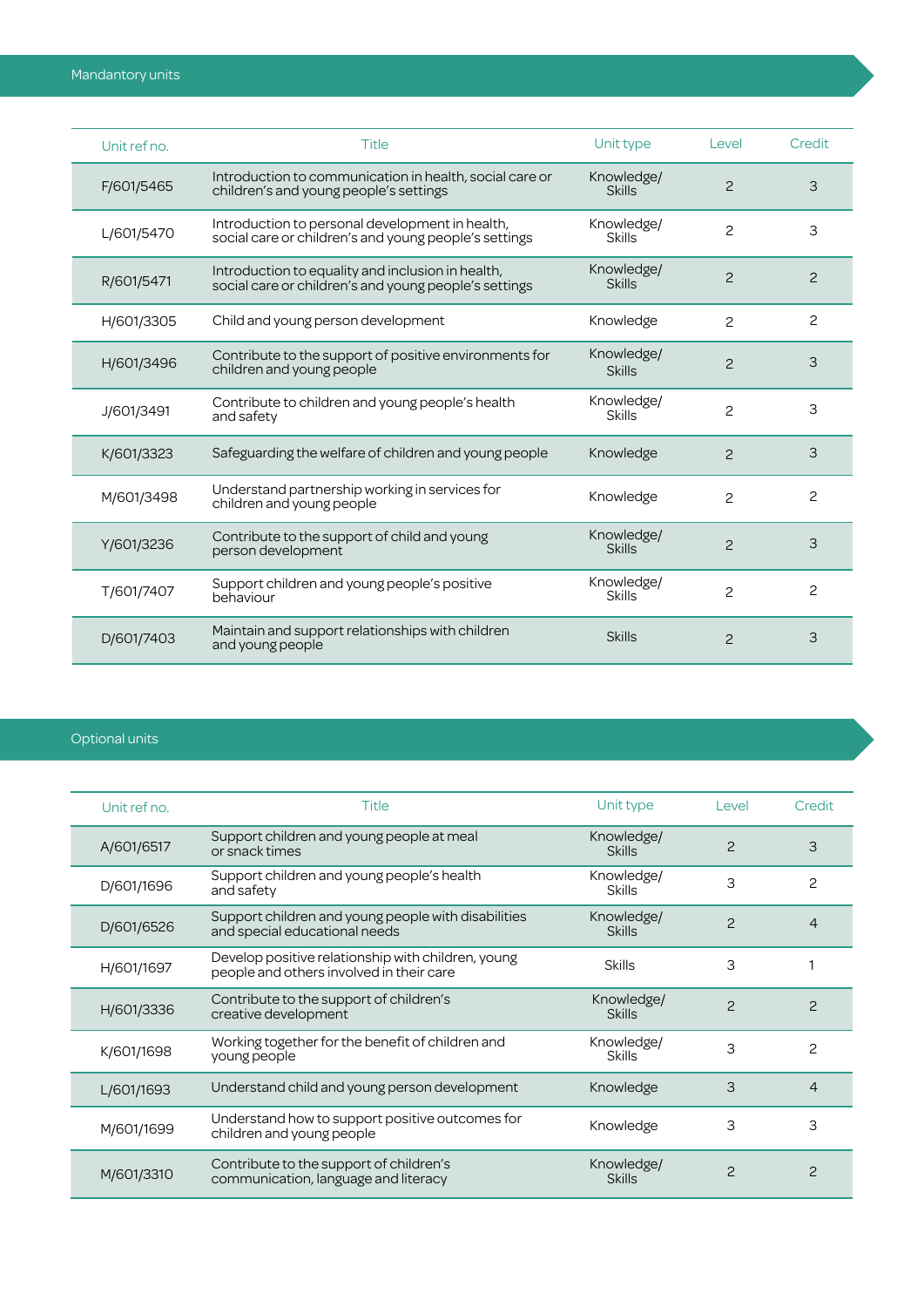| Unit ref no. | Title                                                                                                                                           | Unit type                   | Level         | Credit |
|--------------|-------------------------------------------------------------------------------------------------------------------------------------------------|-----------------------------|---------------|--------|
| R/601/1694   | Promote child and young person development                                                                                                      | Knowledge/<br><b>Skills</b> | 3             | 3      |
| Y/601/1695   | Understand how to safeguard the wellbeing of children<br>and young people                                                                       | Knowledge                   | 3             | 3      |
| F/600/9777   | Understand the needs of children and young people<br>who are vulnerable and experiencing poverty<br>and disadvantage                            | Knowledge                   | 4             | 5      |
| T/601/6564   | Support children and young people's play and leisure                                                                                            | Knowledge/<br><b>Skills</b> | $\mathcal{P}$ | 3      |
| M/600/9807   | Support the creativity of children and young people                                                                                             | Knowledge/<br><b>Skills</b> | 3             | 3      |
| M/601/2884   | Understand the speech, language and communication<br>needs of children and young people with behavioural,<br>social and emotional difficulties. | Knowledge                   | З             | З      |
| H/601/5474   | Introduction to duty of care in health, social care<br>or children's and young people's settings                                                | Knowledge                   | 2             |        |

Total guided learning hours: 261 - 277 Recommended experience in the workplace: 200 hours.

#### Assessment

Units are assessed by the Centre using a range of methods. This could include direct observation in the workplace, a portfolio of evidence, written assignments or a task set by us.

Grading of all units will be either pass or refer.

### Progression

This qualification provides a direct progression route to the Level 3 Diploma for the Children and Young People's Workforce as they share a number of units. Learners could also progress to the following job roles:

- assistant pre-school workers
- assistants in children's centres
- assistants in day nurseries, nursery schools and nursery classes in primary schools.

### For more information

More information on this qualification can be found on our website www.cache.org.uk or our secure Centre website cachezone.